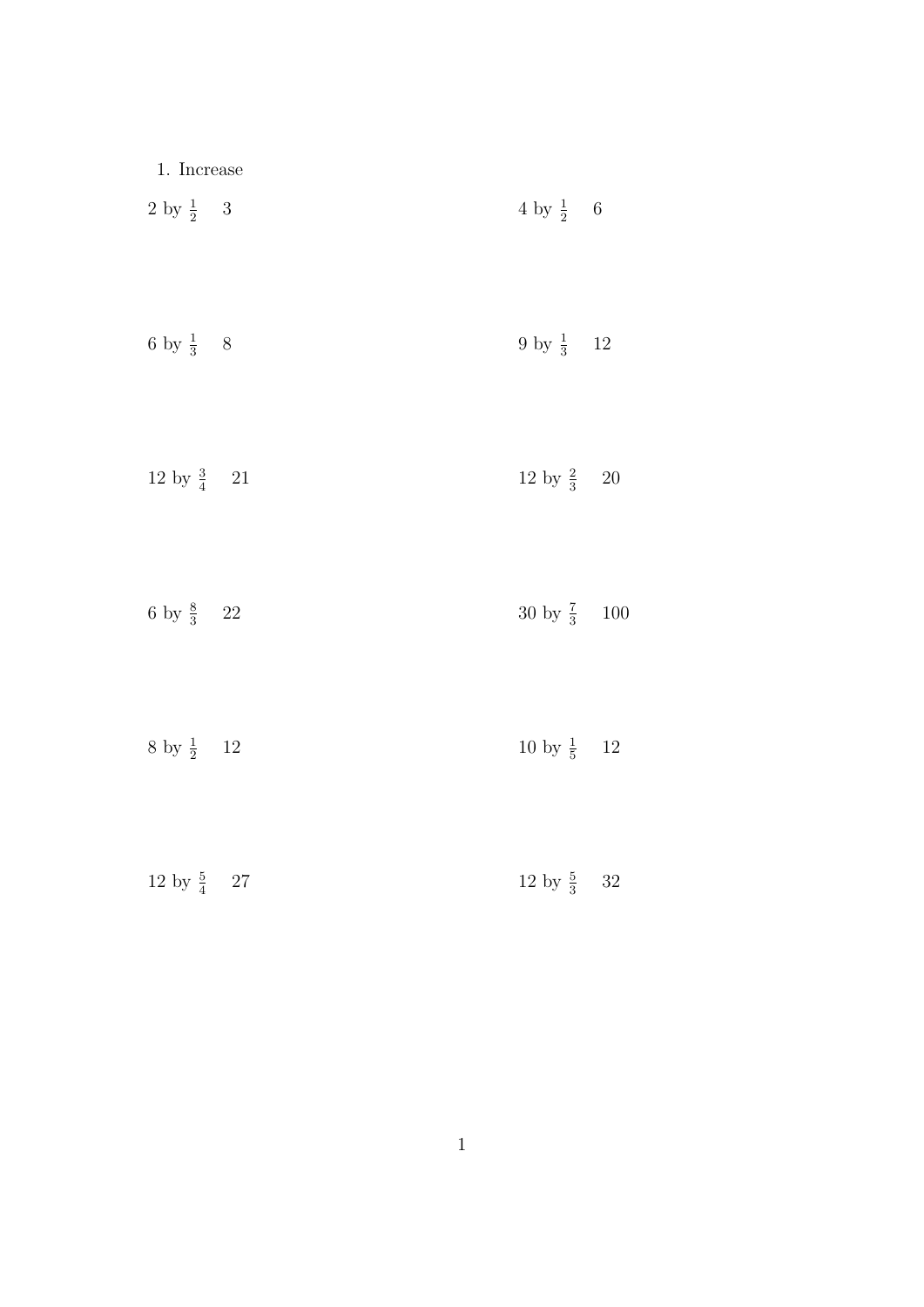| $2.$ Decrease          |                         |  |
|------------------------|-------------------------|--|
| 2 by $\frac{1}{2}$ 1   | 4 by $\frac{1}{2}$ 2    |  |
| 6 by $\frac{1}{3}$ 4   | 9 by $\frac{1}{3}$ 6    |  |
| 12 by $\frac{3}{4}$ 3  | 12 by $\frac{2}{3}$ 4   |  |
| 6 by $\frac{8}{3}$ -10 | 30 by $\frac{7}{3}$ -40 |  |
| 8 by $\frac{1}{2}$ 4   | 10 by $\frac{1}{5}$ 8   |  |
| 12 by $\frac{5}{4}$ -3 | 12 by $\frac{5}{3}$ -8  |  |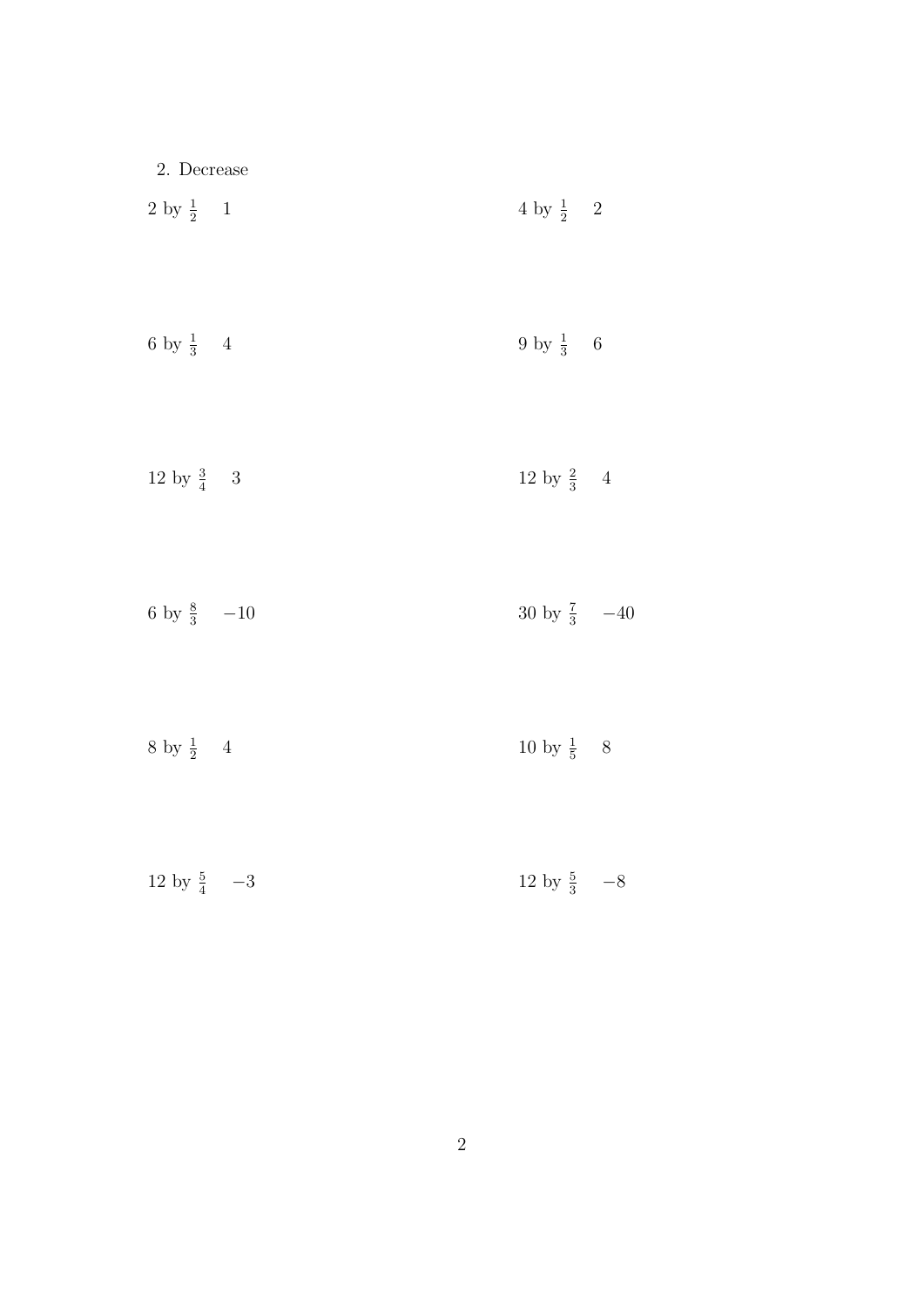| 3. Increase                       |                                     |  |
|-----------------------------------|-------------------------------------|--|
| 3 by $\frac{1}{2}$ $\frac{9}{2}$  | 4 by $\frac{1}{3}$ $\frac{16}{3}$   |  |
| 7 by $\frac{1}{3}$ $\frac{28}{3}$ | 11 by $\frac{1}{3}$ $\frac{44}{3}$  |  |
| 8 by $\frac{8}{3}$ $\frac{88}{3}$ | 31 by $\frac{7}{3}$ $\frac{310}{3}$ |  |
| 5 by $\frac{1}{2}$ $\frac{15}{2}$ | 19 by $\frac{1}{5}$ $\frac{114}{5}$ |  |
|                                   |                                     |  |

17 by  $\frac{5}{4}$ 

 

 $23 \text{ by } \frac{5}{3}$